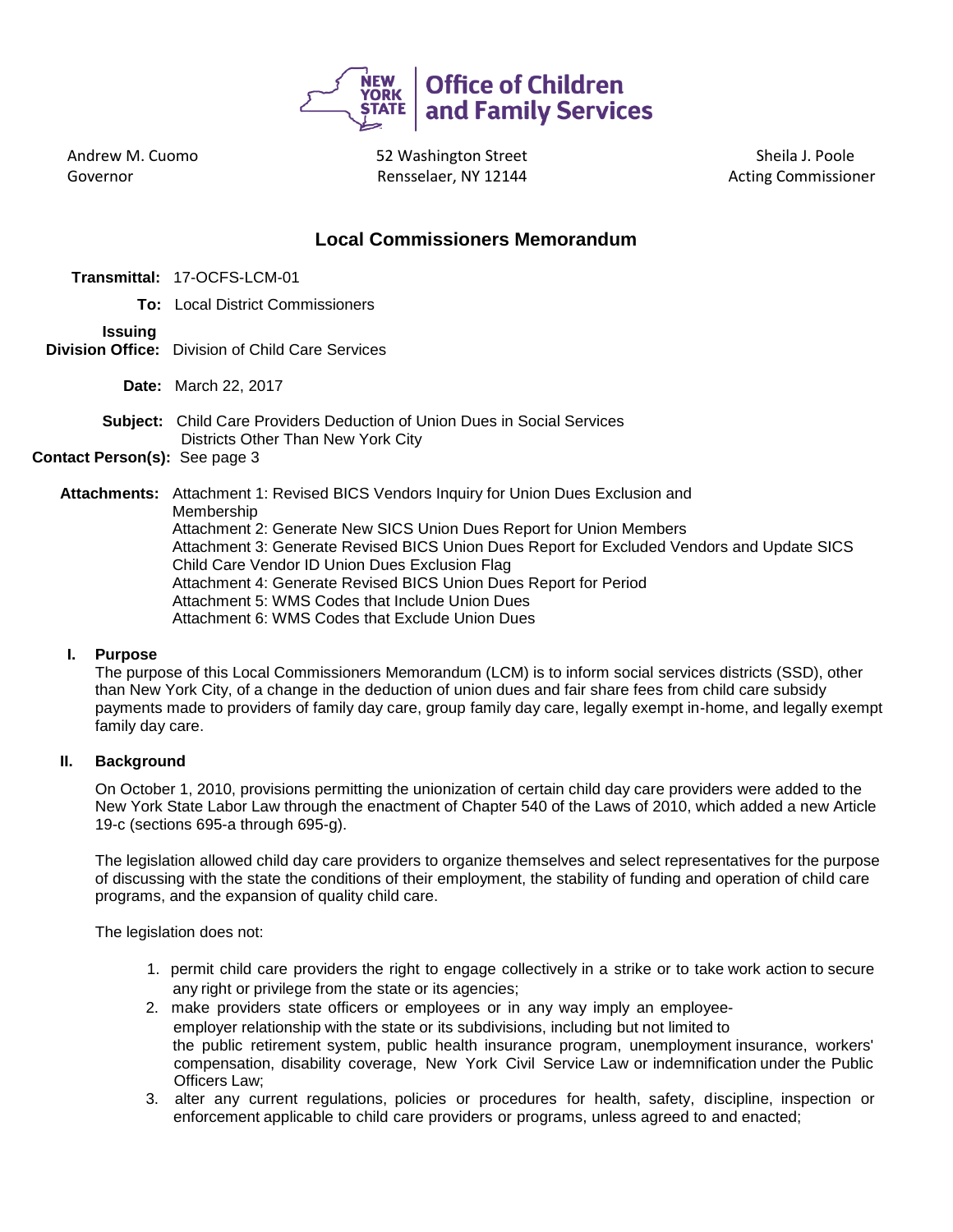- 4. interfere with the existing relationship between consumers and child care providers, including existing rights of parents or guardians to change or terminate a provider's service;
- 5. interfere with any ability of child care providers or child care provider representatives to meet or correspond with any state agency with regard to any matter of relevance; or
- 6. create any contractual right or obligation.

In accordance with the provisions of the law, eligible providers outside of New York City designated the Civil Service Employees Association (CSEA), Local 1000, AFSCME, AFL- CIO as their union; it remains the designated union. Under the authority of Article 19-c of the New York State Labor Law,the New York State Office of Children and Family Services (OCFS) processed deductions from provider checks for union dues and fair share fees.

On June 30, 2014, the United States Supreme Court held in *Harris v. Quinn,* 134 S. Ct. 2618 (2014) that the First Amendment prohibits unions from imposing mandatory agency fees on nonmembers. As a result, CSEA requested that New York State cease the deduction of fair share fees from child care subsidy payments made to nonmember providers of family day care, group family day care, legally exempt in-home, and legally exempt family day care.

#### **III. Program Implications**

Until now, OCFS and the SSDs have manually managed stopping the deduction of union dues *I* fair share fees from subsidy payments of those who are nonmembers. The Benefit Issuance and Control System (BICS) has been updated to allow for the designation of union members.

Effective December 5, 2016, SSDs may view BICS Child Care Vendors (services vendor commodity code 01) who are union members on the BICS Vendor Inquiry (LV0200) screen. LV0200 will also display whether the provider is excluded from the union dues deduction process. Refer to Attachment 1 for instructions on how to see if a provider is a union member or is excluded from the union dues deduction process.

Beginning on January 1, 2017, union dues deductions will occur only for child care providers who are union members. CSEA will provide BICS with a daily interface file identifying child care vendors who are union members and updating union membership data.

For union members who receive child care subsidy payments, BICS will deduct up to 2 percent from each child care subsidy payment made to eligible providers up to the annual maximum allowable union dues deduction amount (\$748.25-2017). Each provider check will include contact information for CSEA. In the event that a provider has questions about union dues deductions, the provider should contact CSEA directly.

SSDs should continue to remit the collected union dues, at least once per month, to CSEA by using BICS Production Request (BPR) 38. Instructions on how to generate a check for CSEA can be found in Chapter 6 of the BICS Services Payment Processing Subsystem Manual.

SSDs continue to have the ability to exclude providers from the union dues deduction process by using BICS Vendor Operations in the event that, by operation of judgment or lien, the subsidy payments must be directed to a judgment creditor or lienholder. SSDs should verify that existing provider exclusions on BICS are still valid. Refer to Attachment 3 for instructions on how to produce the Union Dues Report for Excluded Vendors and how to update the BICS Child Care Vendor ID Union Dues Exclusion Flag. In the event that a child care provider no longer wishes to be a member of CSEA, that provider should contact CSEA directly. Child care providers who are union members and do not receive child care subsidies or are excluded from the deduction process will be notified of union dues directly by CSEA with instructions on how to remit payment.

### Attachments:

The 6 attachments include directions for SSDs to access the BICS Vendor Inquiry screen for union dues exclusion and membership information. In addition, instructions are provided on how to generate three BICS union dues reports through BPR 38, including the new Union Dues Report for Union Members, which identifies BICS vendors who are union members.